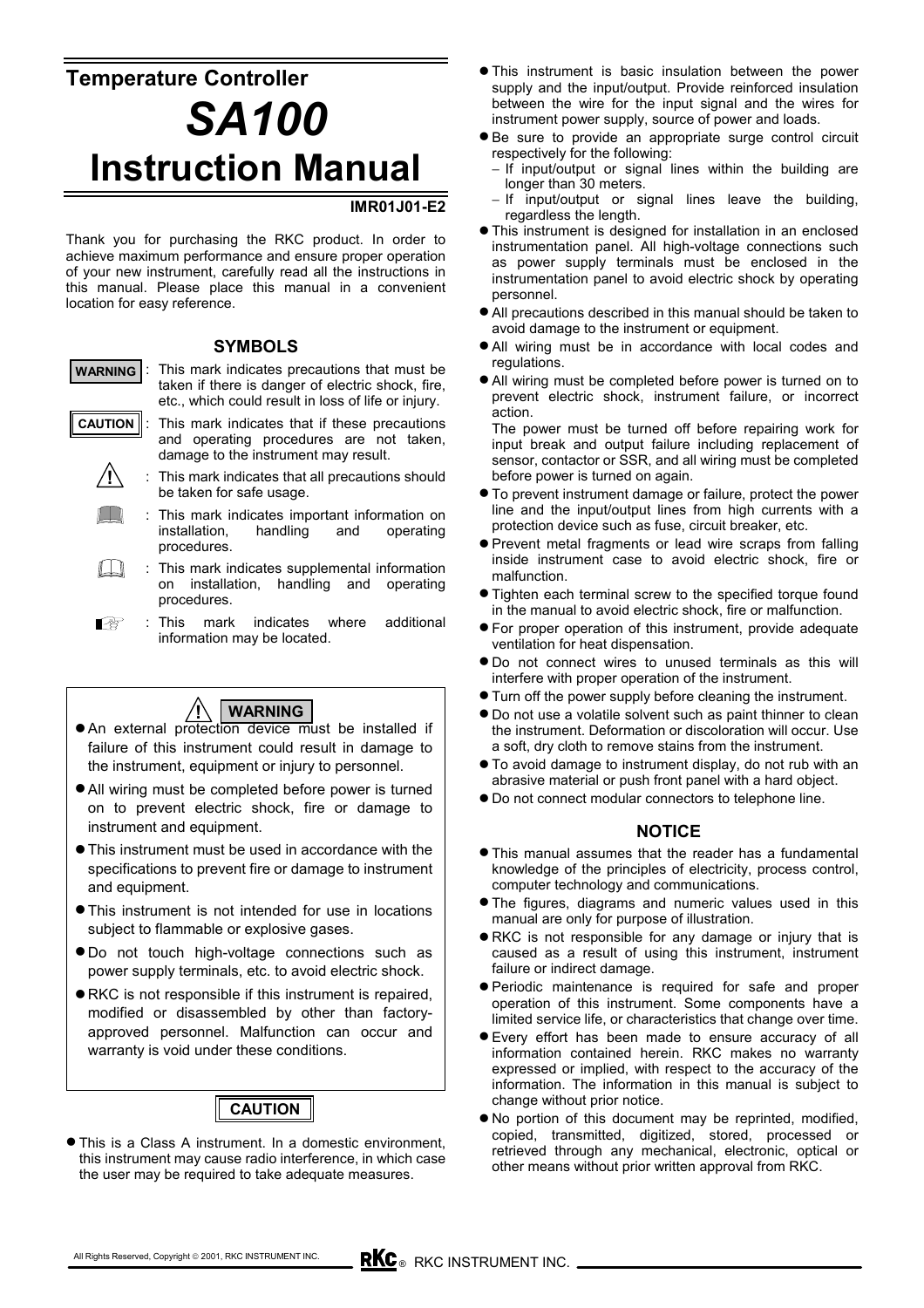## **1. PRODUCT CHECK**

| $SA100\square\square\square\square$<br>-00–0*00–00/00/<br>(1)<br>(2)<br>(3)(4)<br>$(5)$ $(6)(7)$<br>$(8)(9)$ $(10)$ | 17                |
|---------------------------------------------------------------------------------------------------------------------|-------------------|
| (1) Control action                                                                                                  | 18                |
| F: PID action with autotuning (Reverse action)                                                                      | 19                |
|                                                                                                                     |                   |
| D: PID action with autotuning (Direct action)                                                                       |                   |
| W: Heat/cool PID action with autotuning (Water cooling)                                                             |                   |
| A: Heat/cool PID action with autotuning (Air cooling)                                                               | $1$ With          |
| (2) Input type/Range code                                                                                           | $2$ LBA $\circ$   |
| See 10. INPUT RANGE TABLES.                                                                                         | $3$ PID a         |
| (3) Output 1 (control output, alarm output or transmission output)                                                  | OUT1              |
| V: Voltage pulse output<br>M. Relay contact output                                                                  | and A             |
| 7: Current output (0 to 20 mA DC)                                                                                   | Heat/             |
| Current output (4 to 20 mA DC)<br>8.                                                                                | OUT1              |
| (4) Output 2 (control output or alarm output)                                                                       | $4$ De-er         |
| N: No output<br>M: Relay contact output                                                                             | $5$ Energ         |
| V: Voltage pulse output                                                                                             |                   |
| (5) Power supply voltage                                                                                            |                   |
| 3: 24 V AC/DC<br>4:<br>100 to 240 V AC                                                                              |                   |
| (6) Alarm 1 and (7) Alarm 2                                                                                         |                   |
| N: No alarm<br>H: Process high alarm                                                                                | 2.                |
| A: Deviation high alarm<br>J: Process low alarm                                                                     |                   |
| B: Deviation low alarm<br>K: Process high alarm <sup>1</sup>                                                        | 2.1               |
| L: Process low alarm <sup>1</sup><br>C: Deviation high/low alarm                                                    |                   |
| R: Control loop break alarm <sup>2</sup><br>D: Band alarm                                                           | $(1)$ Th          |
| V: SV high alarm<br>E: Deviation high alarm <sup>1</sup>                                                            | er                |
| F: Deviation low alarm <sup>1</sup><br>W: SV low alarm                                                              | [C                |
| G: Deviation high/low alarm <sup>1</sup>                                                                            |                   |
| (8) Option function                                                                                                 | $(2)$ A           |
| N: No function                                                                                                      |                   |
| D: Contact input (RUN/STOP, STEP)                                                                                   |                   |
| 5: RS-485 (RKC communication)                                                                                       |                   |
| RS-485 (Modbus)<br>6:                                                                                               |                   |
| (9) Waterproof/dustproof                                                                                            |                   |
| N: No waterproof/dustproof<br>1: Waterproof/dustproof                                                               |                   |
| (10) Output assignment code                                                                                         |                   |
| No symbol: Standard output <sup>3</sup><br>03: PID action+ALM1                                                      |                   |
| [OUT1: Control output OUT2: ALM1 output 4]                                                                          |                   |
| 04: PID action+ALM1, ALM2                                                                                           |                   |
| [OUT1: Control output OUT2: AND output of ALM1 and ALM2 <sup>5</sup> ]                                              |                   |
| 05: PID action+ALM1, ALM2                                                                                           |                   |
| [OUT1: Control output OUT2: OR output of ALM1 and ALM2 <sup>4</sup> ]<br>06: PID action+ALM1, ALM2                  |                   |
| [OUT1: Control output OUT2: AND output of ALM1 and ALM2 <sup>4</sup> ]                                              |                   |
| 07 : PID action+ALM1, ALM2 or ALM1 only                                                                             |                   |
| [OUT1: Control output  OUT2: No output (The alarm state can be                                                      |                   |
| checked via communication or by lamp lighting) ]                                                                    | 2.2 <sub>2</sub>  |
| 08: PID action+ALM1, ALM2                                                                                           |                   |
| [OUT1: Control output OUT2: ALM1 output 5                                                                           | $\blacksquare$ Ex |
| (ALM2 can be checked via communication or by lamp lighting) ]                                                       |                   |
| 09: ALM1+ALM2<br>[OUT1: ALM1 output <sup>5</sup> OUT2: ALM2 output <sup>5</sup> ]                                   | (Uni              |
| 10: ALM1+ALM2                                                                                                       |                   |
| [OUT1: ALM1 output <sup>5</sup> OUT2: ALM2 output <sup>4</sup> ]                                                    |                   |
| 11: ALM1+ALM2                                                                                                       |                   |
| [OUT1: ALM1 output 4 OUT2: ALM1 output 4]                                                                           |                   |
| 12: Transmission output+PID action                                                                                  |                   |
| [OUT1: Transmission output  OUT2: Control output]                                                                   |                   |
| 13: Transmission output+ALM1, ALM2                                                                                  |                   |
| [OUT1: Transmission output  OUT2: OR output of ALM1 and                                                             |                   |
| ALM2 <sup>5</sup> ]                                                                                                 |                   |
| 14: Transmission output+ALM1, ALM2                                                                                  |                   |
| [OUT1: Transmission output  OUT2: OR output of ALM1 and<br>ALM2 $41$                                                |                   |
| 15: Transmission output+ALM1, ALM2                                                                                  | $\frac{8}{4}$     |
| [OUT1: Transmission output  OUT2: AND output of ALM1 and                                                            |                   |
| ALM2 <sup>5</sup> ]                                                                                                 |                   |
|                                                                                                                     |                   |

- 16: Transmission output+ALM1, ALM2 [OUT1: Transmission output OUT2: AND output of ALM1 and ALM2 **<sup>4</sup>**]
- 7: Transmission output+ALM1
- [OUT1: Transmission output OUT2: ALM1 **<sup>5</sup>** ] 8: Transmission output+ALM1
- [OUT1: Transmission output OUT2: ALM1 **<sup>4</sup>** ] 9: Heat/cool PID action

[OUT1: Cool-side control output OUT2: Heat-side control

output]

```
hold action
```
- can be selected for only ALM1.
- action<sup>.</sup>

1: Control output, OUT2: No alarm, ALM1(Energized), or OR output of ALM1 ALM2 (Energized)

- /cool PID action:
- 1: Heat-side control output, OUT2: Cool-side control output
- nergized
- gized

## **2. MOUNTING**

### **2.1 Installation Environment**

- his instrument is intended to be used under the following environmental conditions. **(IEC61010-1)** [OVERVOLTAGE CATEGORY II, POLLUTION DEGREE 2]
- void the following when selecting the mounting location.
	- Ambient temperature of less than 0  $^{\circ}$ C or more than 50  $^{\circ}$ C.
	- Ambient humidity of less than 45 % or more than 85 % RH.
	- Rapid changes in ambient temperature which may cause condensation.
	- Corrosive or inflammable gases.
	- Direct vibration or shock to the mainframe.
	- Water, oil, chemicals, vapor or steam splashes.
	- Excessive dust, salt or iron particles.
	- Excessive induction noise, static electricity, magnetic fields or noise.
	- Direct air flow from an air conditioner.
	- Exposure to direct sunlight.
	- Excessive heat accumulation.

### **2.2 Dimensions**

#### **External dimension**

it: mm)



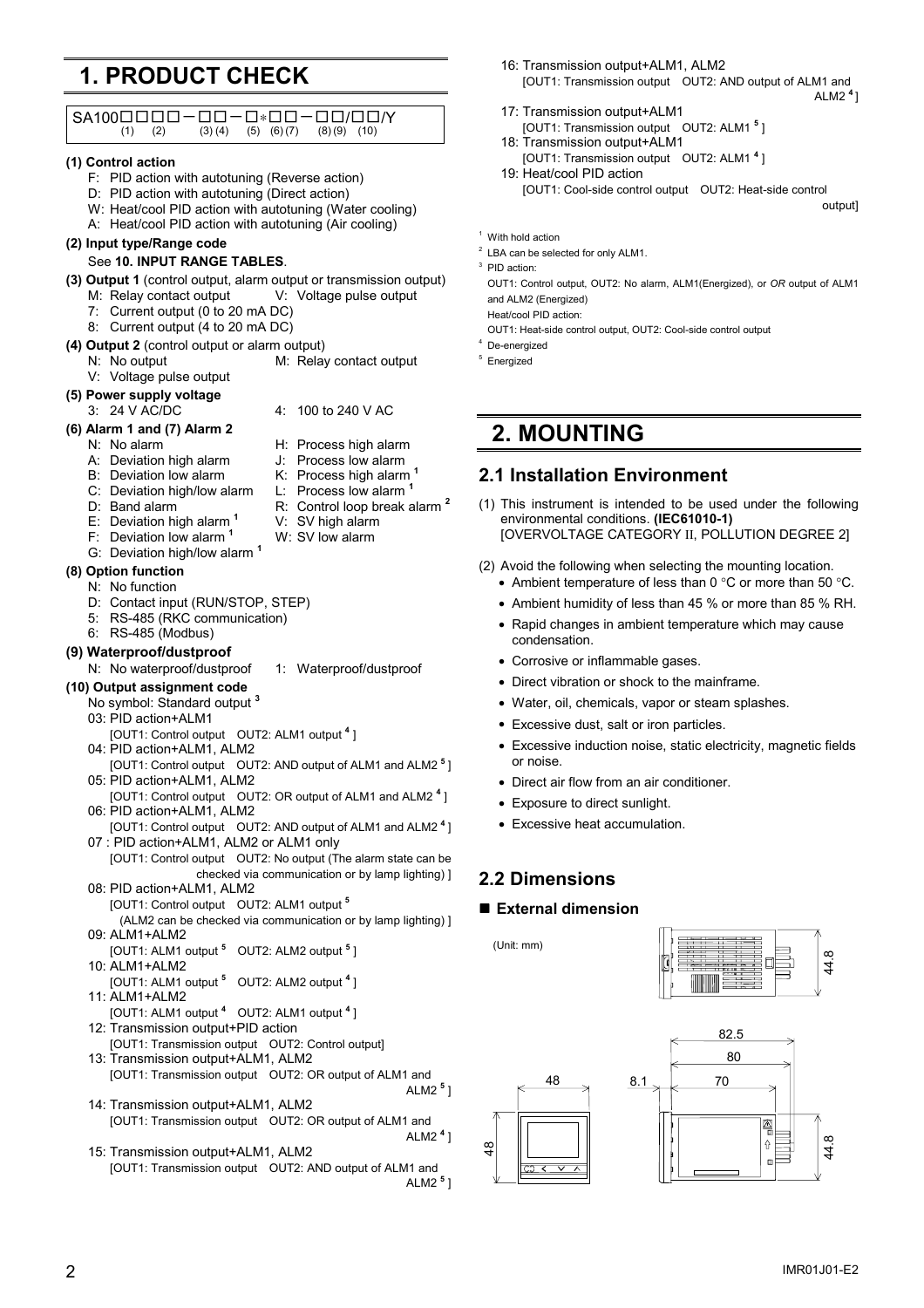**Panel cutout**



Installation Conditions: The display can not be seen from the outside of the visual field range. The visual field range of SA100 is 40 ° to the upper side, and 30 ° to the lower side from the center of the display vertically.

### **2.3 Mounting Procedures**

#### **DIN rail mounting**

- *1.* Mounting the socket to the DIN rail. (Fig. 1)
- *2.* Wiring to the socket. Then, mounting the instrument to the socket.
- *3.* Secure the instrument by locking it with the hooks at the top and bottom of the socket. (Fig. 2)



Please prepare socket with a customer. Recommended socket for DIN rail mounting: ATC180041 (Matsushita Denko product)

#### **Panel mounting**

- *1.* Prepare the panel cutout as specified in **2.2 Dimensions**.
- *2.* Insert the instrument through the panel cutout.
- *3.* Insert the mounting frame into the mounting from the rear of the instrument.
- *4.* Push the mounting frame forward until the frame is firmly secured to the panel.
- *5.* Mounting the socket to the instrument.



- Fig. 2) Please prepare mounting frame and socket with a customer.
	- Mounting frame type:
	- KCA100-59 (RKC product, Sold separately) Recommended socket for panel mounting: AT78051 (Matsushita Denko product)

## **3. WIRING**

### **CAUTION**

- $\bullet$  For thermocouple input, use the appropriate compensation wire.
- $\bullet$  For RTD input, use low resistance lead wire with no difference in resistance between the three lead wires.
- $\bullet$  To avoid noise induction, keep input signal wire away from instrument power line, load lines and power lines of other electric equipment.
- $\bullet$  If there is electrical noise in the vicinity of the instrument that could affect operation, use a noise filter.
	- Shorten the distance between the twisted power supply wire pitches to achieve the most effective noise reduction.
	- Always install the noise filter on a grounded panel. Minimize the wiring distance between the noise filter output and the instrument power supply terminals to achieve the most effective noise reduction.
	- Do not connect fuses or switches to the noise filter output wiring as this will reduce the effectiveness of the noise filter.
- $\bullet$  About four seconds are required as preparation time for contact output every time the instrument is turned on. Use a delay relay when the output line is used for an external interlock circuit.
- Power supply wiring must be twisted and have a low voltage drop.
- For an instrument with 24 V power supply, supply power from a SELV circuit.
- This instrument is not furnished with a power supply switch or fuse. Therefore, if a fuse or power supply switch is required, install close to the instrument.

[Recommended fuse rating: Rated voltage 250 V, Rated current 1 A Fuse type: Time-lag fuse]

- For the current input specification, a resistor of 250  $\Omega$  $(\pm 0.02 \% \pm 10 \text{ ppm}, 0.25 \text{ W} \text{ or more})$  must be connected between the input terminals. This resistor must be provided by the customer.
- The input and output terminals for the voltage pulse output/current output are not isolated. Always use an isolating type SSR and operating unit. If the grounded type sensor is used, do not ground output wiring. Do not connect any output wires to the terminals with any other output wires.

### **3.1 Terminal Configuration**

#### ■ Socket for DIN rail mounting (ATC180041)

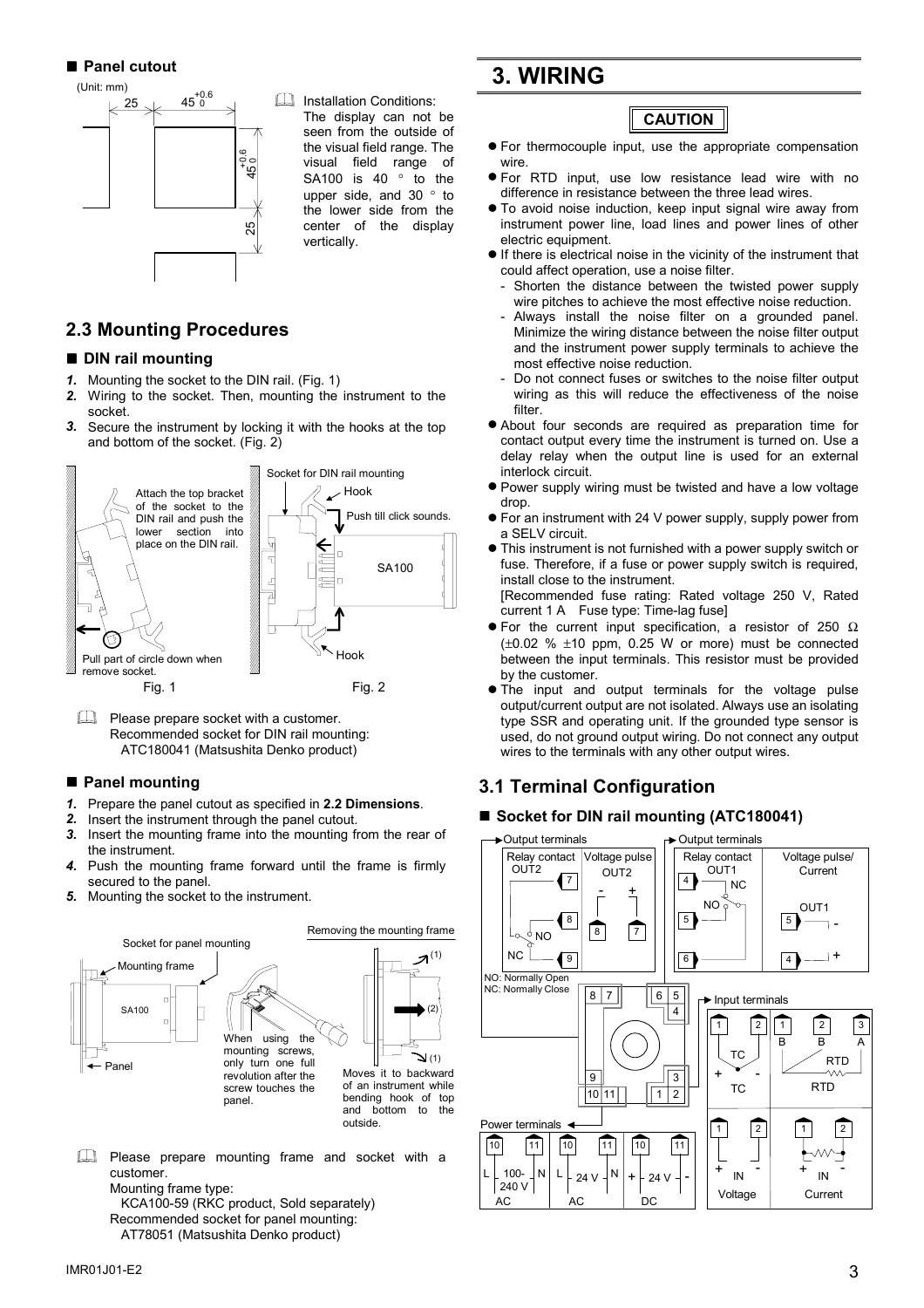#### ■ Socket for panel mounting (AT78051)



#### **Option**

Communication function and contact input are optional. Connect connector to bottom of instrument. A connector and connector cable for connecting the input block is necessary to be prepared by the customer.

Housing: XHP-3 (J.S.T. Mfg. Co., Ltd. product) Recommended cable size: AWG30 to 22





<Connector position>



#### **Power supply voltage:**

85 to 264 V AC (Power supply voltage range), 50/60 Hz Rating: 100 to 240 V AC 21.6 to 26.4 V AC (Power supply voltage range), 50/60 Hz Rating: 24 V AC 21.6 to 26.4 V DC (Power supply voltage range) Rating: 24 V DC

#### **Power consumption:**

4 VA max. (at 100 V AC) 7 VA max. (at 240 V AC) 4 VA max. (at 24 V AC) 100 mA max. (at 24 V DC)

## **4. PARTS DESCRIPTION**



#### **Measured value (PV) display [Green]**

Displays PV or various parameter symbols.

#### **Set value (SV) display [Orange]**

Displays SV or STEP set value (SV1, SV2). Displays various parameter set values.

#### **Indication lamps:**

**Autotuning (AT) lamp [Green]**

Flashes during autotuning execution.

#### **Output lamps (OUT1, OUT2) [Green]**

OUT1: Lights when output1 is turned on. OUT2: Lights when output2 is turned on.

#### **STEP set value (SV2) lamp [Orange]**

Lights when the SV2 of STEP function is selected.

#### **Alarm lamps (ALM1, ALM2) [Orange]**

ALM1: Lights when alarm1 is turned on. ALM2: Lights when alarm2 is turned on.

#### **Set key**

Used for parameter calling up and set value registration.

#### **Shift & R/S key**

Shift digits when settings are changed. Selects the RUN/STOP function.

#### **DOWN key**

Decrease numerals.

#### **UP key**

Increase numerals.

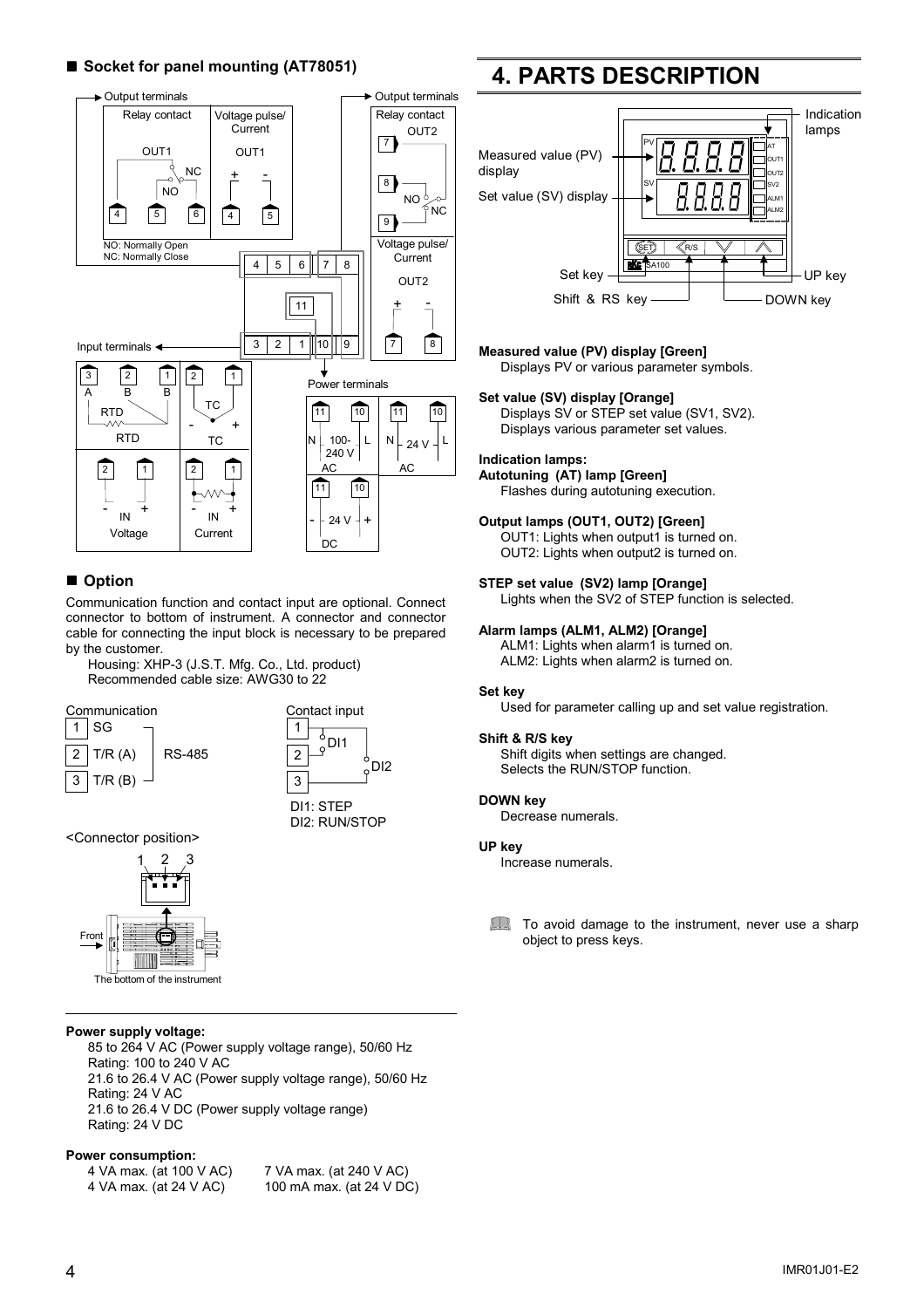## **5. SETTING**



Input type: Thermocouple K Input range: 0 to 1372  $\degree$ C

**<sup>1</sup>** Input type/Input Range Display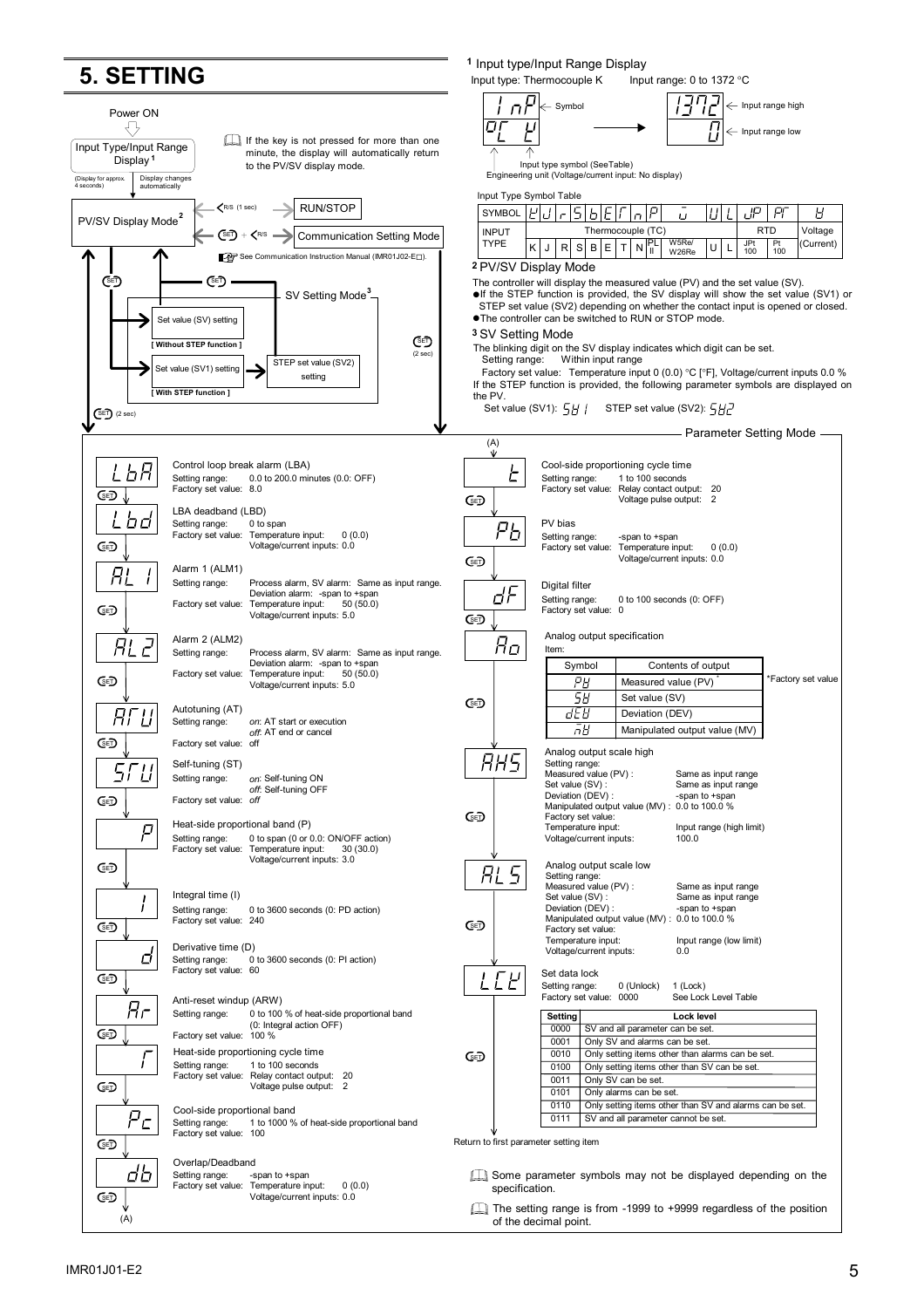nnnn

Press the  $\text{Ge}_D$  key to enter the SV setting mode.

The blinking digit indicates which digit can be set.

![](_page_5_Picture_4.jpeg)

Press the  $\leq$ <sup> $R/S$ </sup> key to shift digit to the third digit from the right and  $\triangle$  key to change the numeral to 2.

Pressing the  $\textsf{C}_{E}$  key stores the value settings and the display will automatically return to the PV/SV display mode.

- When the set value is changed, it is not automatically stored. To store it, press the  $\widehat{\mathsf{C}}_{\texttt{SET}}$  key.
- When the set data is locked, the digits on the SV display are brightly lit and the set value cannot be changed.

## **6. OPERATION**

### **6.1 Operating Precautions**

- $\Box$ All mounting and wiring must be completed before the power is turned on.
- $\Box$ Connect the input signal wiring and turn the power on. If the input signal wiring is not complete prior to turning the power on, the instrument determines that burnout has occurred.
- The settings for the SV and all parameters should be appropriate for the controlled object.
- A power supply switch is not furnished with this instrument. It is ready to operate as soon as the power is turned on. [Factory set value: RUN (operation start)]
- A power failure of 20 ms or less will not affect the control action. When a power failure of more than 20 ms occurs, the instrument assumes that the power has been turned off. When power returns, the controller will retain the conditions that existed prior to shut down.
- $\Box$ The alarm hold action is activated when the power is turned on or the SV is changed, including an SV change made with the STEP function.

### **6.2 RUN/STOP**

RUN/STOP can be selected by key operation or by open or closed contact input (option).

#### ■ Conditions when changed to STOP mode

| Control, Alarm:  | Control OFF, Alarm OFF              |
|------------------|-------------------------------------|
| Output :         | OUT1 output OFF (OPEN),             |
|                  | OUT2 output OFF (OPEN)              |
| Autotuning (AT). | AT canceled                         |
|                  | (The PID constants are not updated) |

**Display when changed to STOP mode**

| <b>RUN/STOP mode</b> | RUN/STOP Mode with Contact input <sup>1</sup> |                          |  |
|----------------------|-----------------------------------------------|--------------------------|--|
| with Key operation   | <b>RUN Mode (Contact closed)</b>              | STOP Mode (Contact open) |  |
| <b>RUN</b>           | <b>RUN</b>                                    | STOP $(d5FP)^2$          |  |
| <b>STOP</b>          | STOP $(F^{\prime}\sqrt{F})^2$                 | STOP $(5.7 - P)^2$       |  |

<sup>1</sup> Contact input: Connector pin No.1, 3

 $2$  Characters in parentheses are those shown on the PV display:  $d5FP$ : Only contact input is in the STOP mode

 $E^{\prime}$ : Only key operation is in the STOP mode

 $5\sqrt{aP}$ : Both key operation and contact input are in the STOP mode

## **7. FUNCTIONS**

### **7.1 STEP (option)**

The instrument has two set values (SV). This STEP function selects these two set values (SV) by contact input (Connector pin No.1, 2).

Contact open: Set value (SV1) Contact closed: STEP set value (SV2)

## **7.2 Set Data Lock (LCK)**

The set data lock function permits locking of critical parameters and prevents unauthorized personnel from changing parameters.

## **7.3 Autotuning (AT)**

The AT function automatically measures, computes and sets the optimum PID and LBA constants.

#### ■ Requirements for AT start

Start AT when all the following conditions are satisfied:

- Prior to starting the AT, end all the parameter settings other than PID and LBA.
- Confirm that the LCK function has not been engaged.

#### ■ Requirements for AT cancellation

The AT is canceled if any of the following conditions exist:

- When the SV (SV1, SV2) is changed.
- When the PV becomes abnormal when burnout occurs.
- When the power is turned off.
- When a power failure longer than 20 ms occurs.
- When the PV bias value is changed.
- When the AT does not end in nine hours after autotuning started.
- When the RUN/STOP is changed to the STOP mode.
	- If the AT is canceled, the controller immediately changes to PID control. The PID and LBA constants will be the same as before AT was activated.
	- When AT is competed, the controller immediately changes to PID control. If the control system does not allow the AT cycling process, do not use AT and set each PID constant to meet the needs of the application.

### **7.4 Self-tuning (ST)**

The ST function is used to automatically calculate and set adaptive PID constants anytime the power is turned on, the SV is changed or the controller detects unstable control conditions.

- The ST function should be turned off when the controlled system is affected by rippling that occurs due to periodic external disturbances.
- The power to the controlled system must be turned on before the power to the instrument is turned on or SV is changed. This is required when ST function is on.
- **The To activate the ST function, the following parameters** must not be set to zero: P≠0, I≠0, D≠0, ARW≠0.
- When the heat/cool PID action is selected, the ST function can not be activated.
- When the AT function is activated, the ST function can not be turned on.
- When the ST function is activated, the PID and ARW settings cannot be changed, only monitored.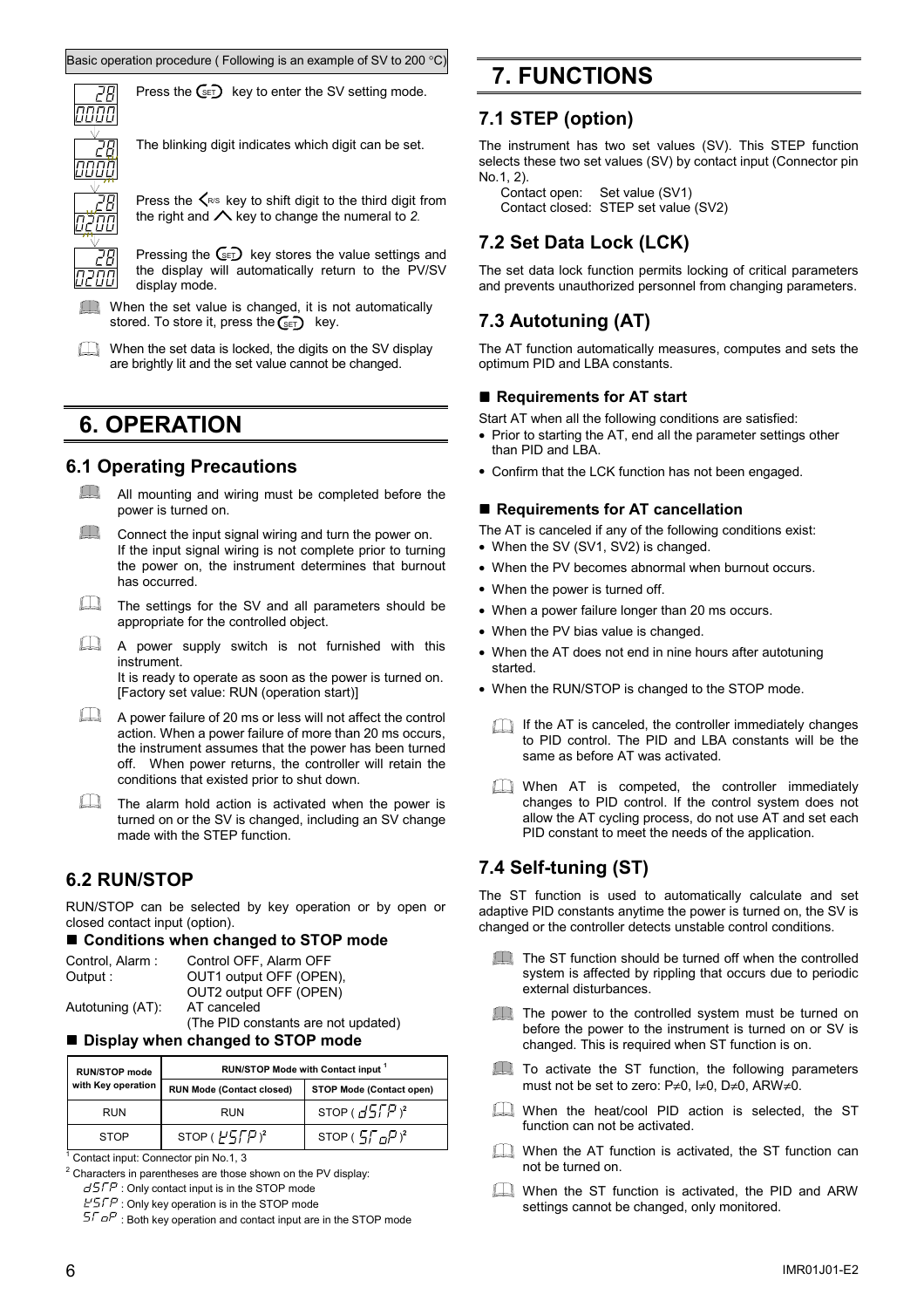### **7.5 Control Loop Break Alarm (LBA)**

The LBA function is activated when control output reaches 0 % or 100%. The time required for the LBA output to turn on includes both the time from the initial occurrence of loop failure and the LBA setting time. We recommend that the set value of LBA be twice the value of the integral time (I).

- When AT function is turned on, the LBA function can not be activated.
- If LBA setting time does not match the controlled object requirements, the LBA setting time should be lengthened. If setting time is not correct, the LBA will malfunction by turning on or off at inappropriate times or not turning on at all.

### **7.6 Alarms (ALM)**

![](_page_6_Figure_5.jpeg)

The alarm outputs are assigned to OUT1/OUT2.

## **8. ERROR DISPLAYS**

#### ■ Error display

| <b>Display</b> | <b>Description</b>                                                                                                                                                                    | <b>Solution</b>                                                                                                                              |
|----------------|---------------------------------------------------------------------------------------------------------------------------------------------------------------------------------------|----------------------------------------------------------------------------------------------------------------------------------------------|
| Err<br>, , ,   | codes<br>The<br>error<br>are<br>shown in the SV display.<br>When two or more errors<br>occur simultaneously, the<br>error code numbers are<br>totaled and displayed as<br>one number. | Turn off the power once.<br>If an error occurs after<br>the power is turned on<br>again, please contact<br>RKC sales office or the<br>agent. |

#### ■ Overscale and Underscale

| <b>Display</b>                     | <b>Description</b>                                                | <b>Solution</b>                                                                            |
|------------------------------------|-------------------------------------------------------------------|--------------------------------------------------------------------------------------------|
| Measured value<br>(PV) is flashing | PV is outside of input<br>range.                                  | <b>WARNING</b>                                                                             |
| oooo flashing                      | Overscale - PV is above<br>the high input display<br>range limit. | To prevent electric<br>shock, always turn off<br>the power before<br>replacing the sensor. |
| uuuu flashing                      | Underscale - PV is below<br>the low input display<br>range limit. | Check the sensor or<br>input lead.                                                         |

## **9. SPECIFICATIONS**

#### **Input**

| TC:<br>RTD:<br>Voltage:<br>Current:                                              | K, J, R, S, B, E, T, N, PLII, W5Re/W26Re, U, L<br>JPt100, Pt100<br>0 to 5 V DC, 1 to 5 V DC, 0 to 10 V DC<br>0 to 20 mA DC, 4 to 20 mA DC                                            |  |  |  |
|----------------------------------------------------------------------------------|--------------------------------------------------------------------------------------------------------------------------------------------------------------------------------------|--|--|--|
| ■ Display accuracy<br>TC:<br>RTD:                                                | $\pm$ (1 % of displayed value +1 digit) or $\pm$ 2 °C<br>$\pm$ (0.3 % of displayed value +1 digit) or $\pm$ 0.8 °C<br>Voltage/current: $\pm$ (0.3 % of span +1 digit)                |  |  |  |
| ■ Control action                                                                 | PID control: Direct action/reverse action, Heat/cool control<br>(Water cooling, Air cooling), ON/OFF, P, PI, PD<br>Selectable<br>With Autotuning (AT) and Self-tuning (ST) functions |  |  |  |
|                                                                                  | Output (OUT1, OUT2)                                                                                                                                                                  |  |  |  |
|                                                                                  | Relay contact: 240 V AC, 3A (Resistive load) 1c contact,                                                                                                                             |  |  |  |
| Voltage pulse:                                                                   | Electric life 300,000 times or more (Rated load)<br>Input/output terminals are not isolated                                                                                          |  |  |  |
|                                                                                  | 0/12 V DC (load resistance 600 $\Omega$ or more)                                                                                                                                     |  |  |  |
| Current:                                                                         | 0 to 20 mA DC, 4 to 20 mA DC                                                                                                                                                         |  |  |  |
|                                                                                  | (Load resistance: 400 $\Omega$ or less,                                                                                                                                              |  |  |  |
|                                                                                  | Resolution: 10 bits or more)                                                                                                                                                         |  |  |  |
| ■ Communication function (Option)<br>Interface:<br>Based on RS-485, EIA standard |                                                                                                                                                                                      |  |  |  |
| Protocol:                                                                        | • RKC communication                                                                                                                                                                  |  |  |  |
| • Modbus                                                                         |                                                                                                                                                                                      |  |  |  |
|                                                                                  | ■ Contact input (Option)                                                                                                                                                             |  |  |  |

Dry contact input: At open 500 kΩ or more At close 10  $\Omega$  or less

#### **Others**

```
Dimension: 48 \, (W) \times 48 \, (H) \times 70 \, (D) \, \text{mm}<br>Weight: Approx. 120 g
            Approx. 120 g
```
## **10. INPUT RANGE TABLES**

#### **Input Range Table 1**

| Input type |   | Input range               | Code  |       |
|------------|---|---------------------------|-------|-------|
|            |   |                           | Input | Range |
|            |   | 0 to 200 $\degree$ C      | κ     | 01    |
|            |   | 0 to 400 $\degree$ C      | κ     | 02    |
|            |   | 0 to 600 $\degree$ C      | κ     | 03    |
|            |   | 0 to 800 $\degree$ C      | κ     | 04    |
| Thermo-    | Κ | 0 to 1000 °C              | κ     | 05    |
| couple     |   | 0 to 1200 $\degree$ C     | κ     | 06    |
|            |   | 0 to 1372 °C              | κ     | 07    |
|            |   | -199.9 to +300.0 °C       | κ     | 08    |
|            |   | 0.0 to 400.0 $\degree$ C  | κ     | 09    |
|            |   | 0.0 to 800.0 $^{\circ}$ C | κ     | 10    |

Continued on the next page.